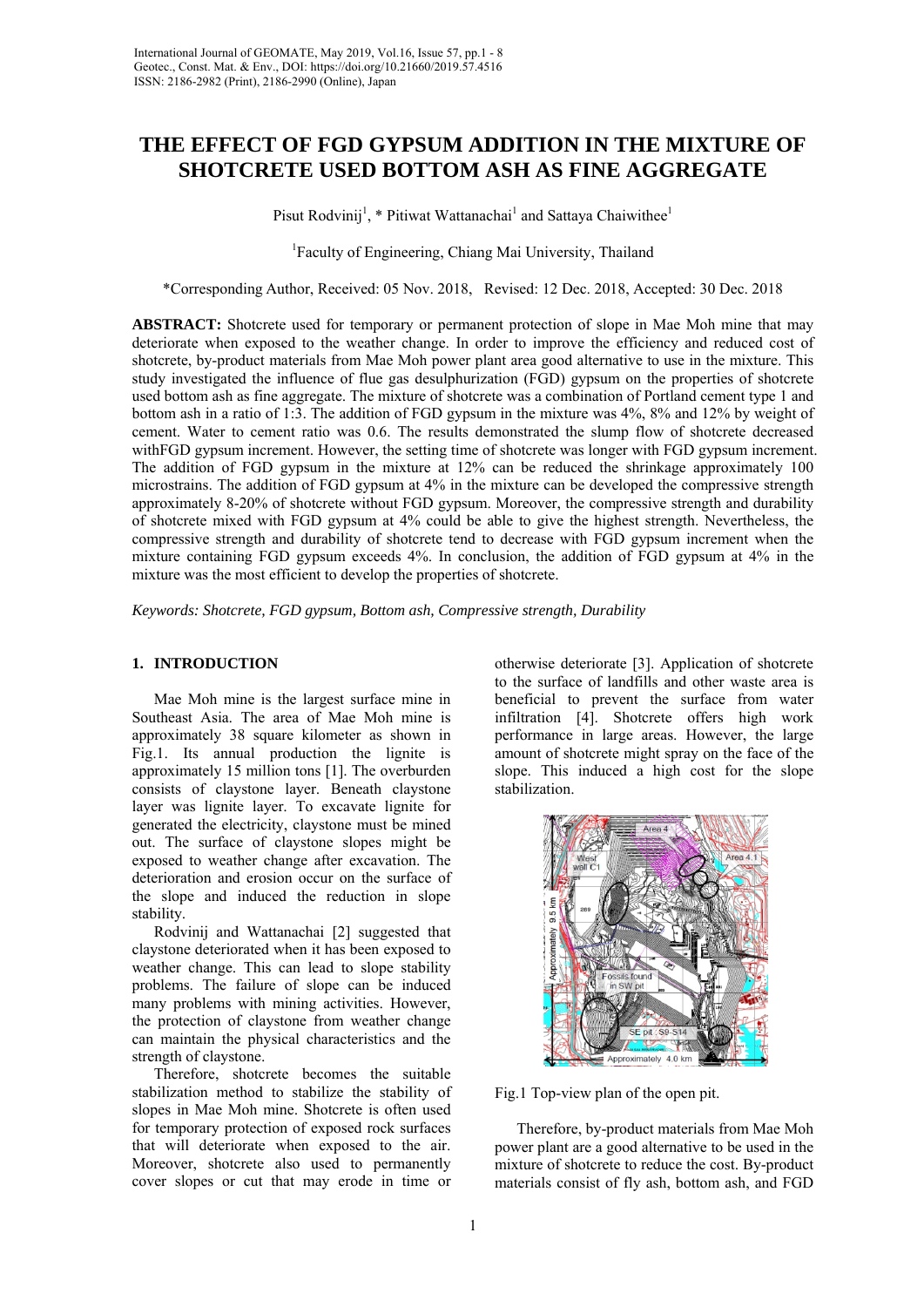gypsum. Literature review demonstrated byproduct materials from Mae Moh power plant are pozzolanic materials. The pozzolanic reaction can increase the strength of mortar in a long term. Moreover, by-product materials can be increased the efficiency of the fresh mortar [5].

This study focused on bottom ash used as fine aggregate and FGD gypsum used as an admixture in the mixture of shotcrete. Fig.2 demonstrated landfill of bottom ash in Mae Moh mine. The bottom ash particles were relatively large and very irregular, showing agglomeration of some spherical particles and other fragments with observable pores [6]. The replacement of sand by bottom ash in the mixture mortar can be reduced the unit weight by approximately 20% due to the unit weight of bottom ash particles is less than sand [7,8]. However, bottom ash used as fine aggregates of mortar can only reach 60%-70% the compressive strength of natural fine aggregates mortar [9].





 $SO<sub>2</sub>$  is one of the major environmental contaminations generated from coal-burning power stations. It is very important to develop flue gas desulphurization (FGD) technologies to remove SO<sub>2</sub> for FGD clean coal combustion. Although FGD technology is successful in reducing  $SO<sub>2</sub>$ discharge, it generates a large quantity of FGD gypsum at the same time. Normally, FGD gypsum contains in the mixture of mortar can be increased the flexural strength and compressive strength. Although, setting time was prolonged for the composition of FGD gypsum [10]. Moreover, FGD gypsum can be increased the durability of concrete from the sulfate attack [11]. However, the suitable amount of FGD gypsum contains in the mixture should be determined. This is due to the excessive amount of FGD gypsum in the mixture can decrease workability and the strength of the mortar.

Therefore, the effect of FGD gypsum on the properties of shotcrete used bottom ash as a fine aggregate is an important determinant. The properties of shotcrete containing FGD gypsum should be passed the requirement of shotcrete for

the slope stabilization. The test results obtained from the experimental in this study can suggest the optimum content of FGD gypsum mixed in the shotcrete mixture. The optimum content of FGD gypsum is the most efficient to develop the properties of shotcrete.

# **2. MATERIALS PREPARATION AND MIX PROPORTION OF SHOTCRETE**

This study focused on the wet mix shotcrete. Wet mix shotcrete is predominantly used because of its homogeneity in quality and high work efficiency [12]. The mixture of normal shotcrete consists of sand used as fine aggregate, cement, and water. Shotcrete mixed with by-product materials; the mixture proportion consists of bottom ash used as fine aggregate, cement, water, and FGD gypsum used as an admixture. Fine aggregate should comply with the quality requirements of ASTM C 33 [4]. Particle size distribution of fine aggregate in this experiment was according to Fig.3. Ordinary Portland cement type 1 is used throughout the experiments. Bottom ash and FGD gypsum obtained from a Mae Moh power plant in Lampang province of Thailand. Mixture proportion of shotcrete used in the experiment shows in Table 1.



Fig.3 Particle size distribution of fine aggregate.

Table 1 Mixture proportion of shotcrete

| Mixture code    | Cement | Sand | <b>Bottom</b><br>Ash | Water | FGD<br>Gypsum<br>$(\%)$ |
|-----------------|--------|------|----------------------|-------|-------------------------|
| M <sub>01</sub> |        | 3    |                      | 0.6   |                         |
| MB01            |        |      | 3                    | 0.6   |                         |
| MB01G4          |        |      | 3                    | 0.6   | 4                       |
| <b>MB01G8</b>   |        |      | 3                    | 0.6   | 8                       |
| MB01G12         |        |      | 3                    | 0.6   | 12                      |

Note: The amount of FGD gypsum in the mixture is the percent by weight of cement.

The mixture of normal shotcrete was a combination of Portland cement type 1 and natural sand is in a ratio of 1:3 by weight. However, the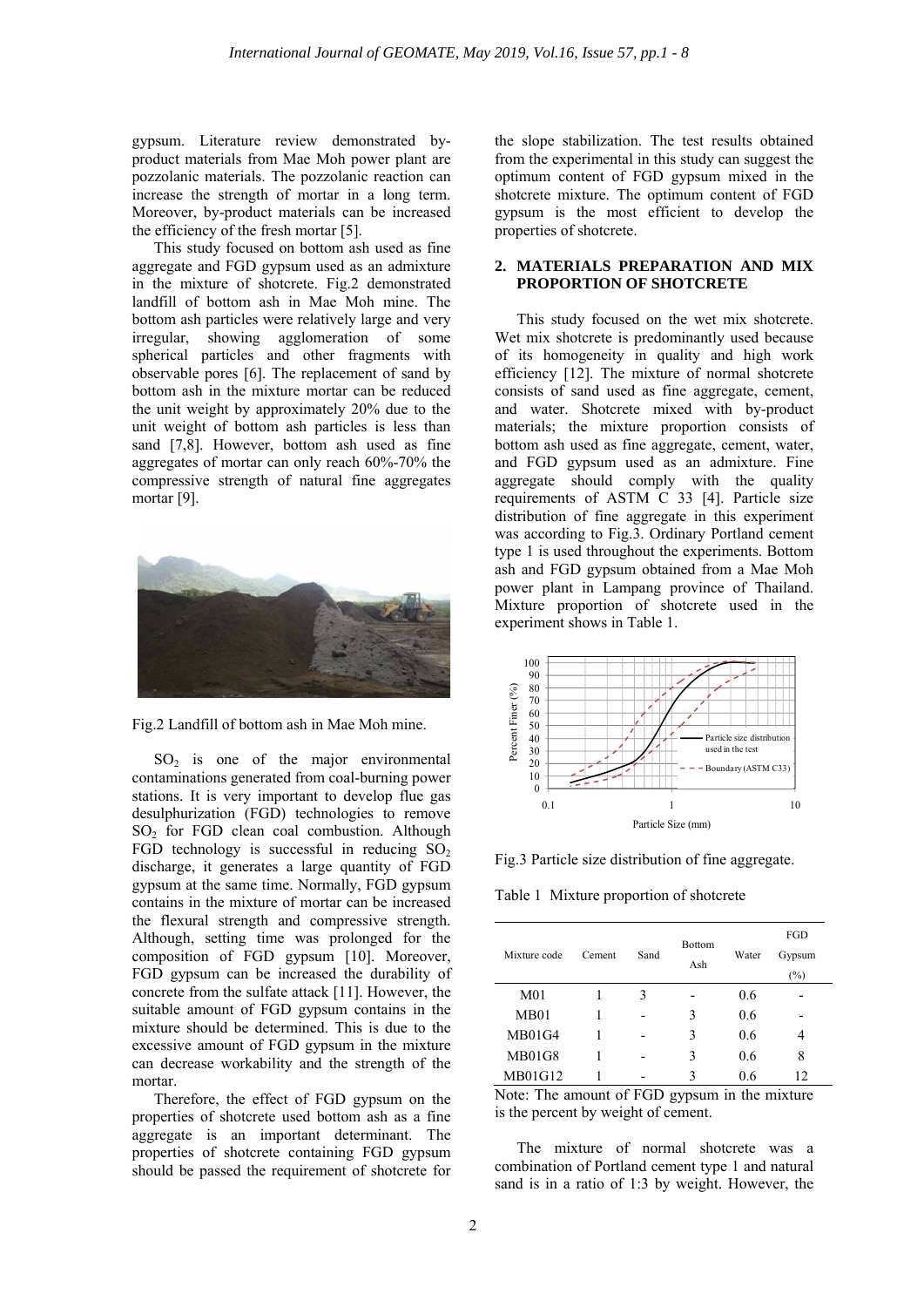mixture of shotcrete mixed with by-product materials was a combination of Portland cement type 1 and bottom ash is in a ratio of 1:3 by weight. FGD gypsum adds in the mixture 0-12% by weight of cement. Water to cement ratio for normal shotcrete and shotcrete mixed with by-product materials was 0.6.

## **3. EXPERIMENTAL PROGRAM**

Shotcrete samples mixed according to Table 1 were used in the test. Fresh properties and hardened properties of shotcrete were conducted on each experiment to measure the influence of FGD gypsum on the properties of shotcrete.

The fresh properties evaluation consists of the slump flow and setting time. The slump flow test is intended to be used to determine the flows of mortar, according to ASTM C1437 [13]. The setting time is intended to be used to determine the initial setting time of mortar according to ASTM C191 [14]. The hardened properties evaluation consists of the compressive strength, drying shrinkage and durability. The compressive strength test is intended to be used to determine the compressive strength of shotcrete according to ASTM C109 [15]. The specimen for each mixture cast in the mold of mortar at 5×5×5 cm cube. The specimens were cured in the water for 3, 7, 14, 28 and 56 days. Drying shrinkage test is intended to be used to demine shrinkage of mortar according to ASTM 596 [16]. This test method determines the change in length on drying of mortar bars. Mold for test specimens shall provide for 25×25×285 mm prisms having an effective gage length of 250 mm. Four specimens shall be prepared for each mix proportion to measure the length. Take comparator reading of each specimen after periods of air storage after curing of 3, 7, 14, 28 and 56 days. The shrinkage value is an average of four specimens.

Shotcrete will be used as the surface protection of slopes from the weather change or water infiltration. Therefore, the durability of shotcrete is an important property to consider. The durability test was conducted on the cube specimens at 5×5×5 cm after curing in the water at 28 days. The wet-dry process was used to accelerate the deterioration of the samples. The samples were immersed in the water for 24 hr and heating in an oven at  $100 \pm 5$  °C for 24 hr. This represents one cycle [17]. Unconfined compression tests conducted on the samples which through the wetdry process in 0-6 cycles to determine the compressive strength of deteriorated samples. The results represented the alteration in compressive strength of shotcrete during the deterioration.

The results obtained from the experiment represented the influence of FGD gypsum on the properties of shotcrete. Moreover, the properties of shotcrete for each mixture have compared with the required properties of shotcrete in Table 2. In order to determine the optimum content of FGD gypsum in the mixture of shotcrete for stabilizing the slope in Mae Moh mine.

Table 2 The requirement for the properties of shotcrete

| Test                                            | Target       |  |  |
|-------------------------------------------------|--------------|--|--|
| Initial setting time (min)                      | $\geq$ 180   |  |  |
| Slump flow (mm)                                 | 203-248      |  |  |
| Drying shrinkage (Microstrain)<br>$(a)$ 56 days | ${}_{< 800}$ |  |  |
| Compressive strength (ksc)                      | >100         |  |  |
| $\omega$ 28 days                                |              |  |  |
| Durability (ksc)                                | >100         |  |  |
| 6 cycles                                        |              |  |  |

#### **4. FRESH PROPERTIES OF SHOTCRETE**

Slump flow tests and setting time tests were conducted on the fresh shotcrete to determine the fresh properties. The trial mixes according to Table 1 were used in the test.

#### **4.1 Slump Flow**

The requirement of the slump flow of shotcrete should be between 203-248 mm. The results of slump flow for each mixture shown in Fig.4.



Fig.4 Slump flow of shotcrete for each mixture.

The results demonstrated that the slump flow of normal shotcrete (M01) and shotcrete used bottom ash as a fine aggregate (MB01) were similar. The slump flow was approximately 215 mm. The slump flow was in the range of the recommendation between 203-248 mm.

However, the slump flow of shotcrete tends to decrease with an increase in the amount of FGD gypsum contains in the mixture. The slump flow of shotcrete contains FGD gypsum at 4%, 8%, and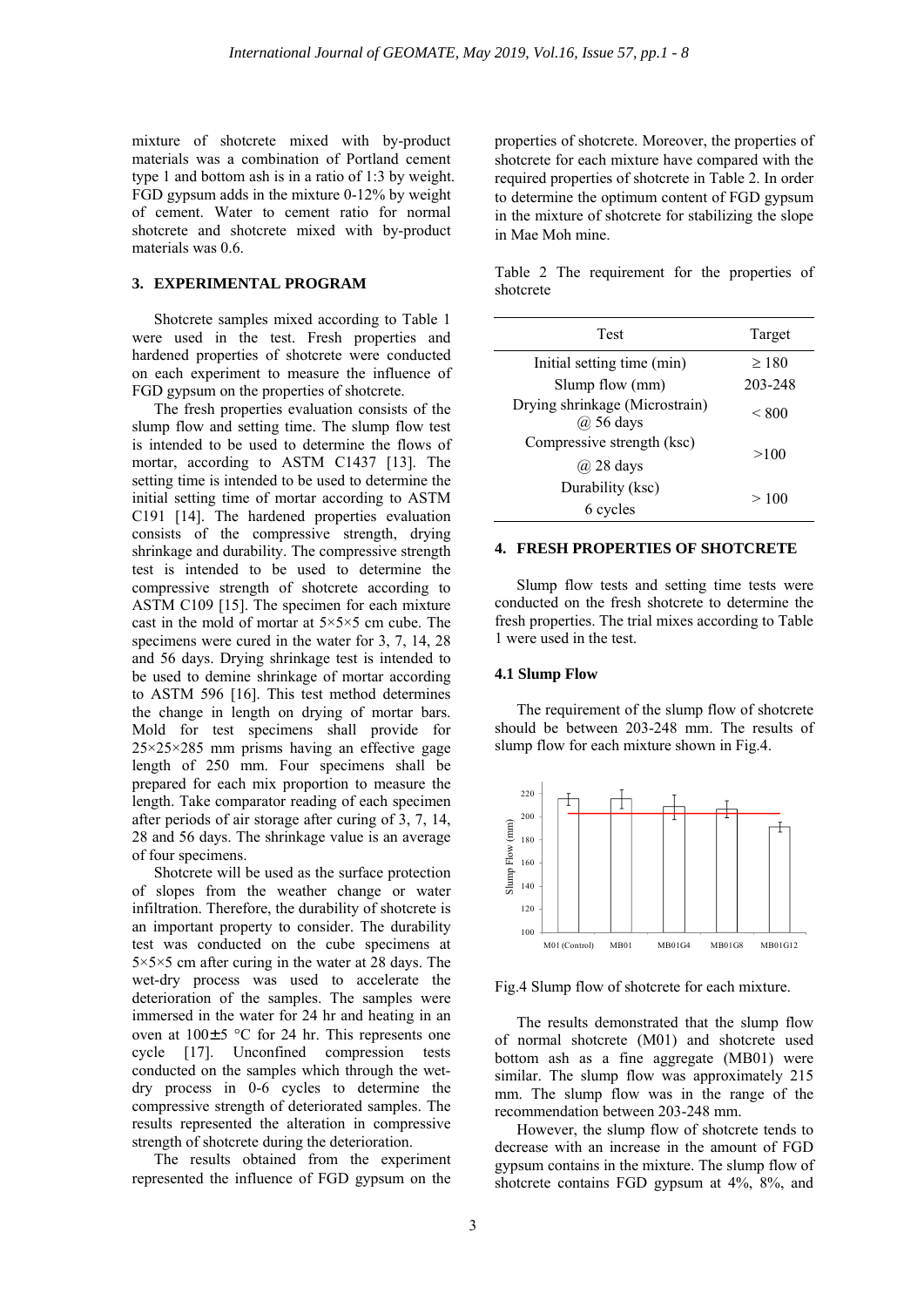12% was 209 mm, 207 mm and 191 mm, respectively. The slump flow of the mixture contains FGD gypsum exceed 8% was lower than the requirement. Therefore, the amount of FGD gypsum adds in the mixture should not exceed 8% by the weight of cement.

# **4.2 Setting Time**

The setting time of shotcrete for each mixture shows in Fig.5. The results demonstrated that the initial setting time and the final setting time of shotcrete used bottom ash as a fine aggregate was shorter than the normal shotcrete. The initial and final setting time of M01 was 183 minutes and 250 minutes, respectively. However, the initial and final setting times of MB01 was 165 minutes and 238 minutes. The requirement for the initial setting time of shotcrete should be longer than 180 minutes. Therefore, the initial setting time of shotcrete used bottom ash as a fine aggregate was shorter than the requirement.



Fig.5 Setting time of shotcrete for each mixture.

Although the initial setting time of MB01 was shorter than the requirement, the addition of FGD gypsum in the mixture can be prolonged the setting times of shotcrete. This phenomenon caused by the absorbability of FGD gypsum. The soluble gypsum provides a range of available sulfate ions during cement hydration. When gypsum exists, the sulfates react with tricalcium aluminates to from ettringite immediately. It is assumed that ettringite forms initially on the reacting  $C_3A$  surface, a more or less impermeable coating that impends diffusion of the ion needed to form hydrates that cause setting. Consequently, the solubility of gypsum becomes lower than ever and therefore cannot form ettringite to retard setting time until gypsum is released [10].

 The results demonstrated the initial and final setting time tend to increase with an increase in the amount of FGD gypsum contains in the mixture. The initial setting time of MB01G4, MB01G8, and MB01G12 was 180 minutes, 183minutes and 191 minutes, respectively. The final setting time of MB01G4, MB01G8, and MB01G12 was 255minutes, 260minutes and 271 minutes, respectively. Thus, the mixture contains FGD gypsum exceeds 4% can be prolonged the initial setting time of shotcrete longer than the requirement. Moreover, the results demonstrated the initial setting time and the final setting time of MB01G4 was near M01.

## **5. HARDENED PROPERTIES**

Compressive strength test, drying shrinkage test and durability test were conducted on shotcrete samples for each mixture to determine the hardened properties.

#### **5.1 Compressive Strength**

The trial mixes according to Table 1 and curing in the water at 3, 7, 14, 28 and 56 days were conducted on the compression machine to determine the compressive strength of shotcrete. The minimum requirement for the compressive strength of shotcrete is 100 ksc at the curing time 28 days. The results of the compressive strength of shotcrete for each mixture shown in Fig.6.



Fig.6 Compressive strength of shotcrete for each mixture.

The results showed the compressive strength of the normal shotcrete was higher than the shotcrete used bottom ash as fine aggregate. This is because the particle strength of bottom ash was less than the particle strength of sand. The bottom ash particles were with the much pores cause of low strength in the particles [6]. Fig.7 shows the failure plane of the samples used bottom ash as fine aggregate. The samples demonstrated the failure plane was shear pass bottom ash particles.

Shotcrete used bottom ash as fine aggregates can only reach 75-85% the compressive strength of normal shotcrete. However, the pores in the particle of bottom ash can be reduced the unit weight of shotcrete mortar. The unit weight of MB01 was approximately  $1.8$  T/m<sup>3</sup> which is lower than M01 approximately  $0.2$ -0.3 T/m<sup>3</sup>. Therefore, the reduction in the unit weight of MB01 was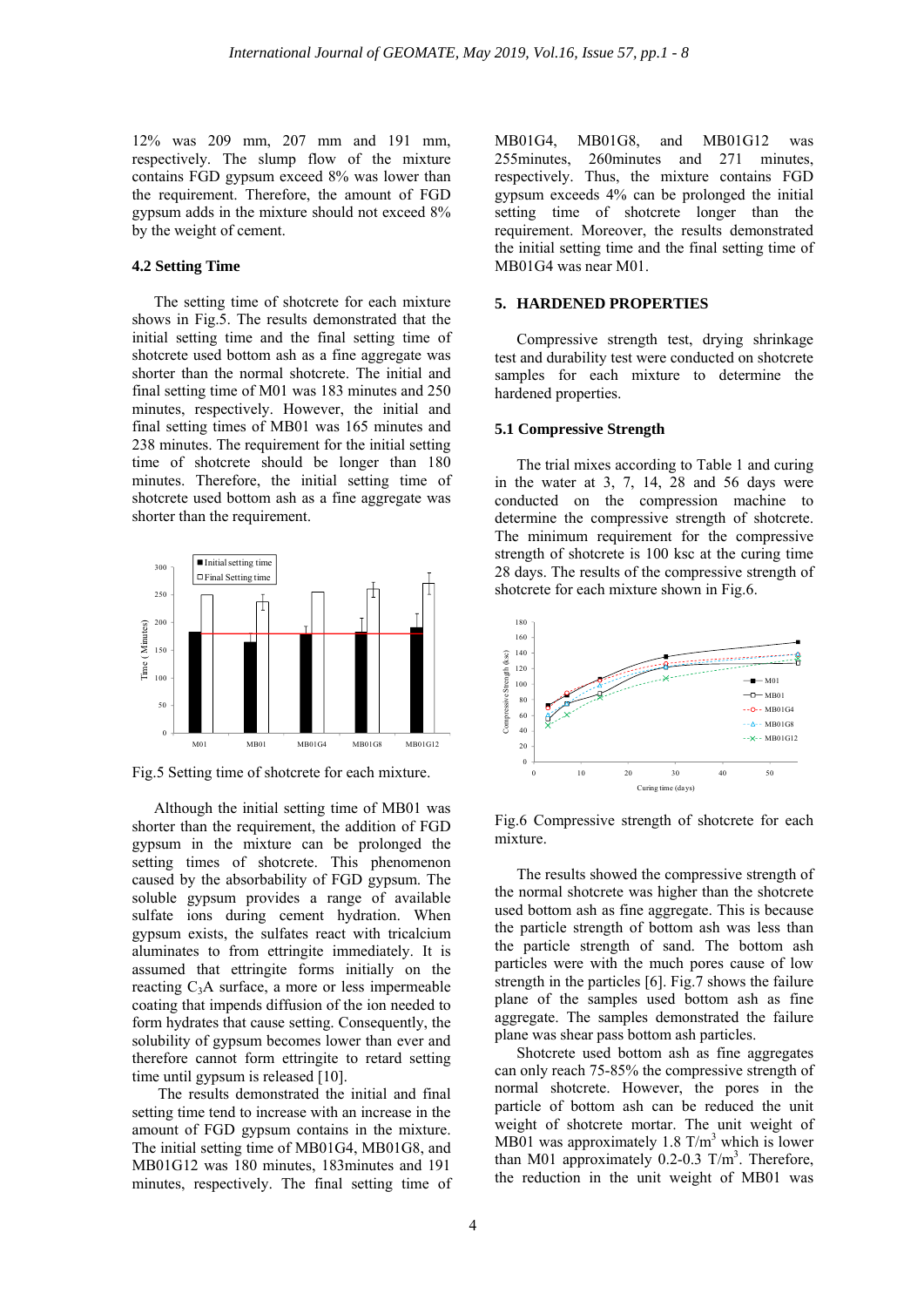approximately 10-15% of M01.



Fig.7 Failure plane of shotcrete used bottom ash as fine a aggregate.

However, the compressive strength of shotcrete used b bottom ash as s an aggregat e can be incr eased when adds FGD gypsum in the mixture. The result s showed t the mixture containing FGD gypsum at 4% by weight of cement can be increased the compressive strength nearly the normal mortar in 3-14 days. However, the compressive strength of MB01G4 can only reach 90% of normal sh otcrete at 28 and 56 days . The influence of FGD gypsum on the compressive strength of shotcrete used bottom ash as fine aggregate represented in Fig.8. The relationship between the amount of FGD gypsum in the mixture and compressive strength was presented.



Fig.8 The influence of FGD gypsum on the compressive strength of shotcrete.

The result demonstrated FGD gypsum at 4% add in the mixture was the most efficient to develop the compressive strength of shotcrete. The compressive strength of MB01G4 was higher than the samples without FGD gypsum approximately 8-20%. This is because FGD gypsum obtained from Mae Moh power plant consist of  $SO_3$ approximately 49.54%. Therefore, the strength increased when the content ratio of  $SO<sub>3</sub>$  was the optimum percentage  $[10]$ . SO<sub>3</sub> seems to be responsible for the higher early compressive strength [18].

The early strength of the samples contains FGD gypsum exceed 4% tend to decrease with FGD gypsum increment. The compressive strength of MB01G8 and MB01G12 can be reached 90% and 7 70% of MB01 G4 in 3-14 d days. Howeve r, the c compressive s strength of M MB01G8 and M was near MB01G4 at 56 days. This is due to the later age strength of the mixture is controlled mainly by calcium silicate hydrate [17]. Consideration of the minimum required strength at 28 days was 100 ksc, the strength of MB01, MB01G4, MB01G8 and MB01G12 passed the requirement. The compressive strength of MB01, MB01G4, MB01G8 and MB01G12 at 28 days was 1 122 ksc, 12 6 ksc, 123 ksc, and 108 ksc, r espectively.

## **5 5.2 Drying Sh hrinkage**

mixture demonstrated in Fig.9. The results showed th he shrinkage of normal sh hotcrete was less than shotcrete used bottom ash fine aggregate. Drying shrinkage of MB01 at 56 days was 282 m microstrains a and drying sh hrinkage of M M01 at 56 d days was demonstrated that the drying shrinkage of MB01 was more than M01 approximately 119 microstrains. This is because a particle of bottom ash has a high void and high water absorption. Therefore, the moisture in MB01 was high evaporating to the air. This induced shrinkage in shotcrete used bottom ash as fine aggregate. The drying shrinkage of shotcrete for each 163 microstrains. The results 1801G8 and MB01G12<br>
lays. This is due to the<br>
mixture is controlled<br>
ilicate hydrate [17].<br>
uum required strength at<br>
he strength of MB01,<br>
MB01G12 passed the<br>
sive strength of MB01,<br>
B01G12 at 28 days was<br>
ksc, and 108 ks



Fig.9 Drying shrinkage of shotcrete for each m mixture.

was reduced drying shrinkage of shotcrete. Drying shrinkage of shotcrete mixed with FGD gypsum at 4 4% and 8% wa as slightly dif fferent with M MB01. The reduction of shrinkage clearly shown in the results o of shotcrete m ixed with FGD D gypsum at 1 12%. The additi on of FGD g gypsum in th he mixture

add in the mixture can expand the samples in 3 days. However, the development of shrinkage o occurs in the s samples after 3 days. The shrinkage o of MB01G12 was disconti inued after 2 8 days as shown the similar of samples length at 28 days and 5 56 days. At 5 6 days, the s shrinkage of M MB01G12 was slightly different with the normal shotcrete. Drying shrinkage of MB01G12 was more than the The results demonstrated FGD gypsum at 12%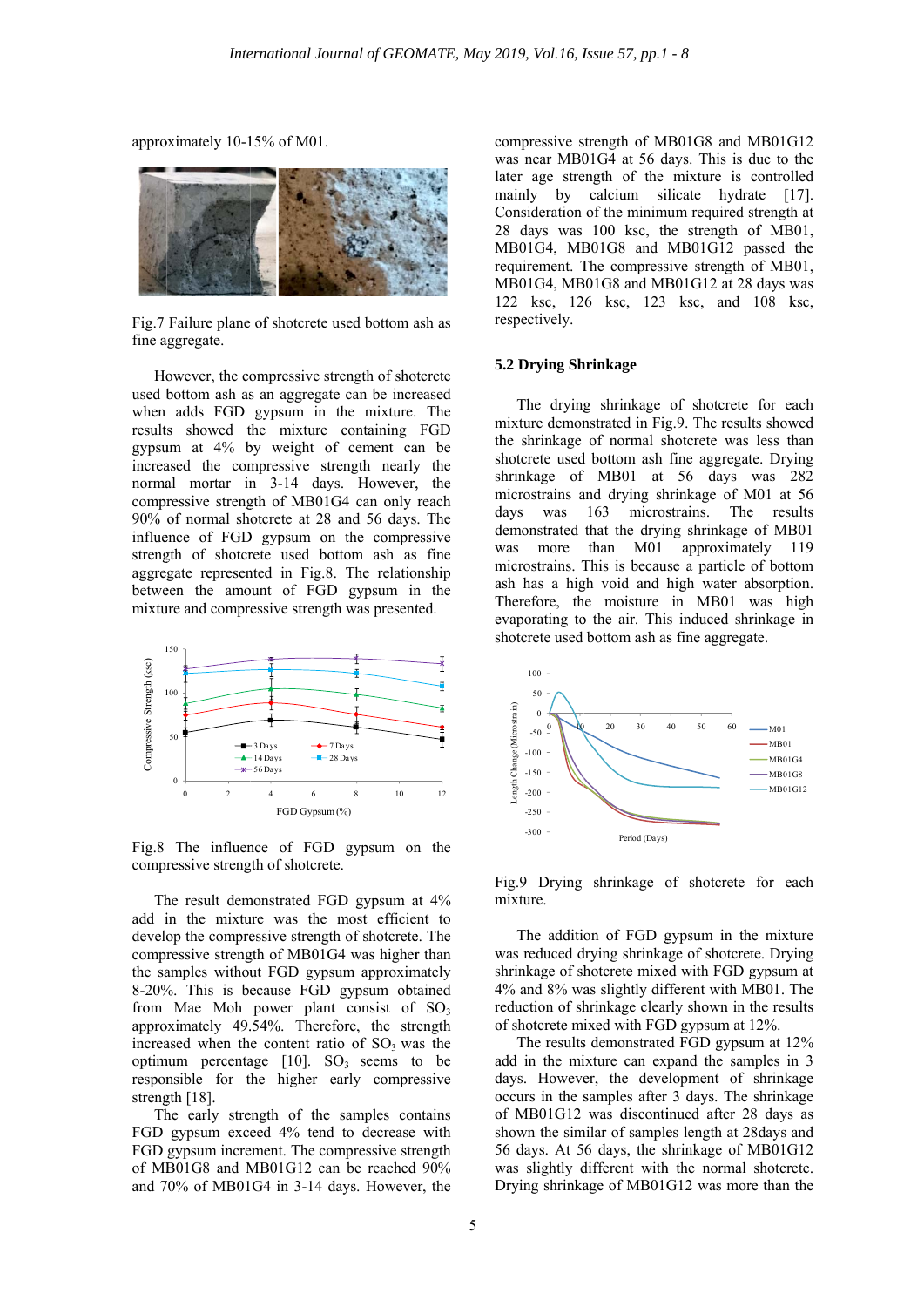normal shotcrete only 24 microstrains. However, the development of shrinkage in the normal shotcrete tends to continue after 56 days.

#### **5.3 Durability of Shotcrete**

The results of the durability of shotcrete through the wet-dry process for each cycle is shown in Fig.10. The results demonstrated the compressive strength of shotcrete tends to decrease with an increase in the number of wet-dry cycles. This is due to the deterioration of shotcrete during the samples through wet-dry cycles.

MB01G4 demonstrated the highest compressive strength in six cycles. The compressive strength of MB01G4 was higher than MB01 and MB01G8 approximately 4-10%. Moreover, the compressive strength of MB01G4 was higher than MB01G12 approximately 15% - 23%. The remaining compressive strength of MB01G4 in cycle six was 115 ksc.



Fig.10 Compressive strength of deteriorated shotcrete for each mixture.

The results demonstrated that the deterioration severely effects to decrease the compressive strength of MB01G12. The reduction of the compressive strength was approximate to 12% in the first cycle followed by slight decreased. However, the reduction in the compressive strength of MB01, MB01G4, and MB01G8 in the first cycle was 7%, 3%, and 6%, respectively. The samples mixed with 4% of FGD gypsum shown a slight reduction of the compressive strength.

The requirement for the compressive strength of shotcrete through the wet-dry process in six cycles should be higher than 100 ksc. The remaining compressive strength of MB01, MB01G4, MB0G8, and MB01G12 in cycle six was 105 ksc, 115 ksc, 102 ksc, and 93 ksc, respectively. The compressive strength of the samples mixed with FGD gypsum at 12% was lower than the requirement. Moreover, the influence of FGD gypsum on the compressive strength of deteriorated samples is shown in Fig.11. The highest strength was demonstrated in the samples mixed with 4% of FGD gypsum. The compressive strength tends to decrease with FGD gypsum increment when FGD gypsum contains in the mixture exceed 4%.



Fig.11 Influence of FGD gypsum on the compressive strength of deteriorated shotcrete.

Moreover, the results show the compressive strength was similar in cycle 3-6. This is demonstrated the most deterioration in the compressive strength of shotcrete due to wet-dry cycles. The reduction in the compressive strength of MB01G4 in six cycles was 9%. However, the compressive strength of the samples without FGD gypsum and the samples contain FGD gypsum at 8% and 12% in the mixture was reduced to approximately 13-17% as shown in Fig.12.



Fig.12 The reduction of the compressive strength of shotcrete in 3 and 6 cycles.

## **6. THE INVESTIGATION ON SUITABLE MIXTURE OF SHOTCRETE**

The properties of shotcrete for each mixture obtained from experiments used to consider the suitability mixture for stabilizing slopes. The properties of a suitable mixture must pass the minimum requirement. Table 3 presented the comparison of the properties of shotcrete for each mixture and the required properties.

The mixture contains FGD gypsum at 4% and 8% shown the properties passed the requirement. In order to determine the suitable mixture of shotcrete, the properties of MB01G4 and MB01G8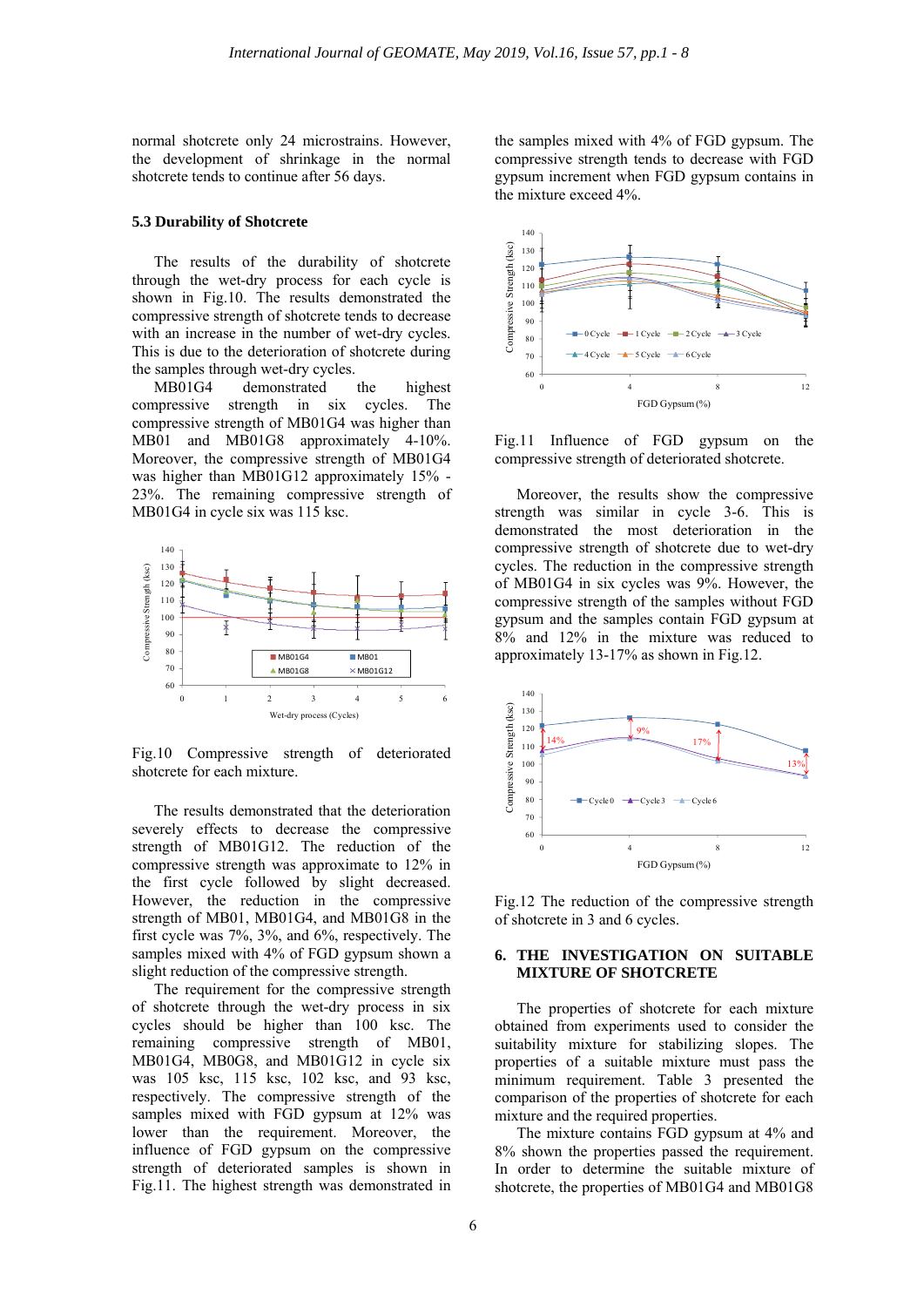has been reconsidered. The results showed the compressive strength of MB01G4 was nearly MB01G8 at 56 days. However, MB01G4 was more durable than MB01G8 in six wet-dry cycles.

Table 3 Properties of shotcrete for each mixture

| <b>Test</b>                               | Target  | Amount of FGD<br>Gypsum $(\%)$ |            |            |          |
|-------------------------------------------|---------|--------------------------------|------------|------------|----------|
|                                           |         | 0                              | 4          | 8          | 12       |
| Initial setting time (min)                | >180    | $\times$                       | $\sqrt{}$  | $\sqrt{}$  |          |
| Slump flow (mm)                           | 203-248 | $\sqrt{}$                      | $\sqrt{}$  | V          | $\times$ |
| Compressive strength (ksc)<br>28 days     | >100    |                                | $\sqrt{}$  | $\sqrt{ }$ | N        |
| Drying shrinkage (Microstrain)<br>56 days | < 800   |                                | $\sqrt{}$  | $\sqrt{}$  |          |
| Durability (ksc)<br>6 cycles              | > 100   |                                | $\sqrt{2}$ | $\sqrt{ }$ | ×        |

The compressive strength of MB01G4 was reduced by approximately 9% in six cycles. However, the compressive strength of MB01G8 reduced approximately 17% in six cycles. Moreover, the remaining compressive strength of MB01G4 was higher than MB01G8. The compressive strength of MB01G4 and MB01G8 in cycle six was 115 ksc and 102 ksc, respectively. Therefore, the suitable mixture of shotcrete mixed with by-product materials from Mae Moh power plant was MB01G4.

Considering the cost of shotcrete, the mixture of normal shotcrete was more expensive than the mixture of shotcrete mixed with by-product materials. The cost of shotcrete mixed with byproduct materials from Mae Moh power plant was cheaper than the normal shotcrete approximately 40%.

#### **7. CONCLUSION**

In order to investigate the effect of FGD gypsum addition in the mixture of shotcrete used bottom ash as fine aggregate. This study investigated the fresh properties and hardened properties of the shotcrete for each mixture. The fresh properties were carried out by setting a time test and the slump flow test. The hardened properties were carried out by the compressive strength test, drying shrinkage test and durability test.

Based on the experimental test obtained in this study, the following conclusion was made:

 1. The slump flow of shotcrete used bottom ash as fine aggregate decreased with FGD gypsum increment. However, the initial setting time and final setting time of shotcrete were longer with FGD gypsum increment.

2. The compressive strength of shotcrete mixed with 4% of FGD gypsum can be developed the strength 8-20% of shotcrete without FGD gypsum. However, the compressive strength tends to decrease with FGD gypsum increment when the mixture contains FGD gypsum exceeds 4%.

3. The addition of FGD gypsum in the mixture of shotcrete can reduce the shrinkage of shotcrete. FGD gypsum adds in the mixture at 12% can reduce shrinkage approximately 100 microstrains of shotcrete without FGD gypsum at 56 days.

4. Shotcrete mixed with FGD gypsum at 4% demonstrated the highest compressive strength after shotcrete through the wet-dry process in six cycles. The remaining compressive strength in the sixth cycle was 115 ksc. The mixture of shotcrete mixed with FGD gypsum at 4% was the most efficient to develop the durability of shotcrete.

5. Shotcrete mixed with by-product materials from Mae Moh power plant can be reduced the cost by approximately 40% of the normal shotcrete.

#### **8. ACKNOWLEDGEMENTS**

The research work was done during the study at Chiang Mai University. The authors would like to express their appreciation to the Graduate School, Chiang Mai University, for financial support.

# **9. REFERENCES**

- [1] Leelasuksaree C, Mavong N, Khosravi MH, Pipatpongsa T, "Physical and numerical models of undercut slope lying on steeply inclined bedding plane", in 17th National Convention on Civil Engineering, 2012, pp.GTE045-1-GTE045-10.
- [2] Rodvinij P, Wattanachai, P, "Influence of claystone deterioration on the shear strength of backfill", International Journal of GEOMATE, Vol. 13, 2017, pp. 54-59.
- [3] Abramson LW, Lee TS, Shama S, Boyce GM, Slope Stability and Stabilization Methods, Second Edition, New Jersey: John Wiley & Sons, 1996.
- [4] US Army Corps of Engineering, "Engineering and Design Standard Practice for Shotcrete", 1993, pp. 2-1 -4-7.
- [5] Chindaprasirt P, Jaturapitakkul C, Chalee W, Rattanasak U,"Comparative study on the characteristics of fly ash and bottom ash geopolymers", Waste Management, 29, 2008, pp.539-543.
- [6] Sathonsawaphak A, Chindaprasirt P, Pimraksa K, "Workability and strength of lignite bottom